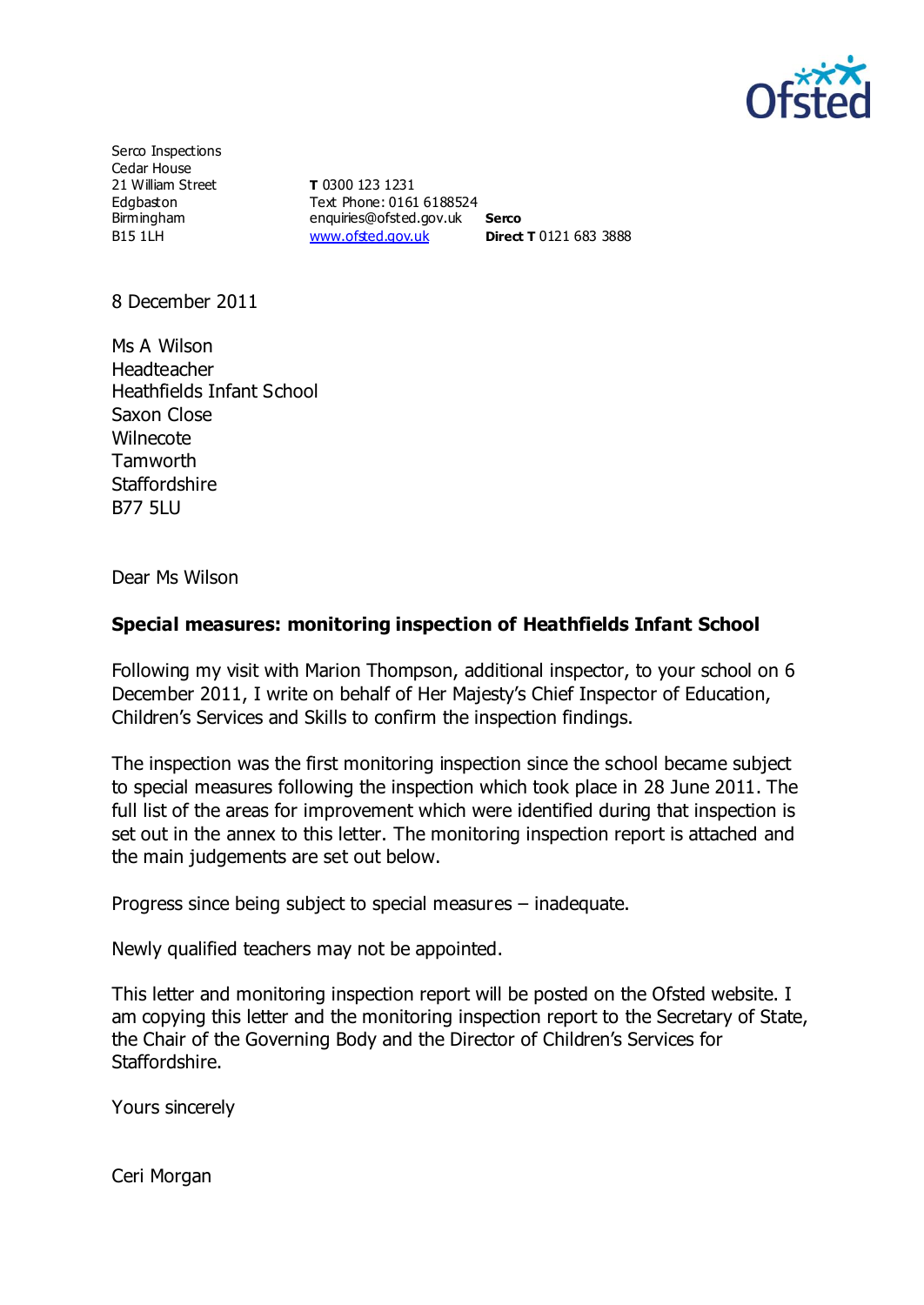

### **Her Majesty's Inspector**

# **Annex**

#### **The areas for improvement identified during the inspection which took place in June 2011**

- Improve the effectiveness of leadership and management in securing ambition and driving improvement by:
	- ensuring that senior leaders adopt a clear, united and consistent approach to all aspects of school improvement
	- developing the knowledge and skills of the governing body to enable closer scrutiny of the school's work, so that weaknesses and inconsistencies are resolved
	- developing the role of subject leaders in order to improve the quality of self-evaluation and extend opportunities to model good practice.
- Raise pupils' levels of attainment in reading and writing and accelerate the rate of their learning and progress by:
	- $\overline{a}$  ensuring greater consistency and quality in the teaching of letters and sounds (phonics), reading (comprehension) and writing
	- improving pupils' attendance levels to at least the national average.
- Improve the quality of teaching so that it is consistently good or better in all classes by:
	- $-$  ensuring that teachers swiftly identify, within lessons, when pupils are ready for the next steps in their learning
	- ensuring teachers' marking and feedback clearly identifies the next steps  $\equiv$ pupils need to take in their learning in order to improve
	- sharing best practice to eliminate inconsistencies between classes in the pace of learning and the level of challenge provided to pupils.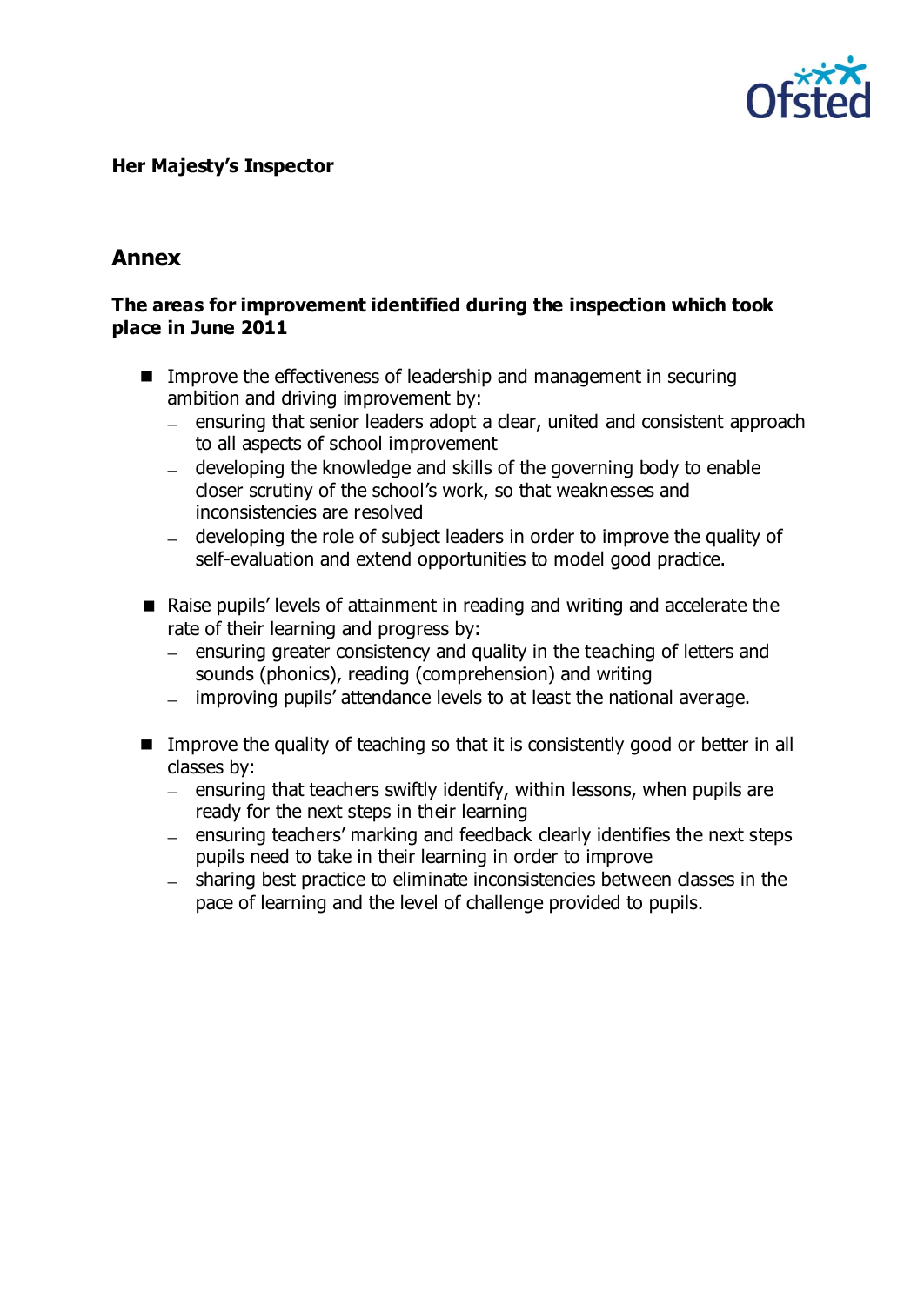

## **Special measures: monitoring of Heathfields Infant School**

### **Report from the first monitoring inspection on 6 December 2011**

### **Evidence**

Inspectors observed the school's work, scrutinised documents and held meetings with the headteacher and acting deputy headteacher, groups of pupils, the Chair of the Governing Body, the consultant headteacher working with the school and a representative from the local authority. Inspectors also reviewed a sample of pupils' work.

# **Context**

Heathfield is passing through a period of significant change. The deputy headteacher is absent from school and the role is being covered by an acting deputy headteacher from within the staff. There have been several other changes to teaching personnel and some classes are currently being taught by temporary staff. Nine pupils in Year 1 are being taught alongside Year 2 pupils each morning for additional literacy and numeracy support. Years 1 and 2 moved into a new building during October. There is a children's centre on site which is independent from the school and was not inspected on this occasion. A Local Leader in Education, who is a headteacher in a nearby school, is currently working alongside the leadership team at Heathfield to offer greater capacity. The school also receives considerable support from a range of external consultants and advisers. During this inspection, the school put on two delightful nativity plays for families and carers which restricted the amount of lesson observations possible. As a consequence, inspectors only observed literacy and numeracy sessions.

### **Pupils' achievement and the extent to which they enjoy their learning**

Pupils' attainment remains low and, despite some glimpses of promise, progress is too slow. The school assesses pupils' attainment accurately and is expecting around 89% to reach the expected levels in English and mathematics by the end of Year 2 by summer 2012, although few pupils are anticipated to reach the higher levels. Despite improvements, some significant and intractable concerns remain. Pupils' attainment in reading and writing is low and their progress, despite the promise seen in the focus on phonics, is too slow.

In mathematics, most pupils can recognise and count accurately up to 100 but few are able to use this knowledge to solve simple number problems. Older pupils lack confidence in addition and subtraction, whether mental or written. Behind this lack of confidence is a fragile grasp of place value. This prevents pupils from being able to explain their thinking clearly, despite being given opportunities to do so. Nevertheless, the school is beginning to offer greater challenge. In one successful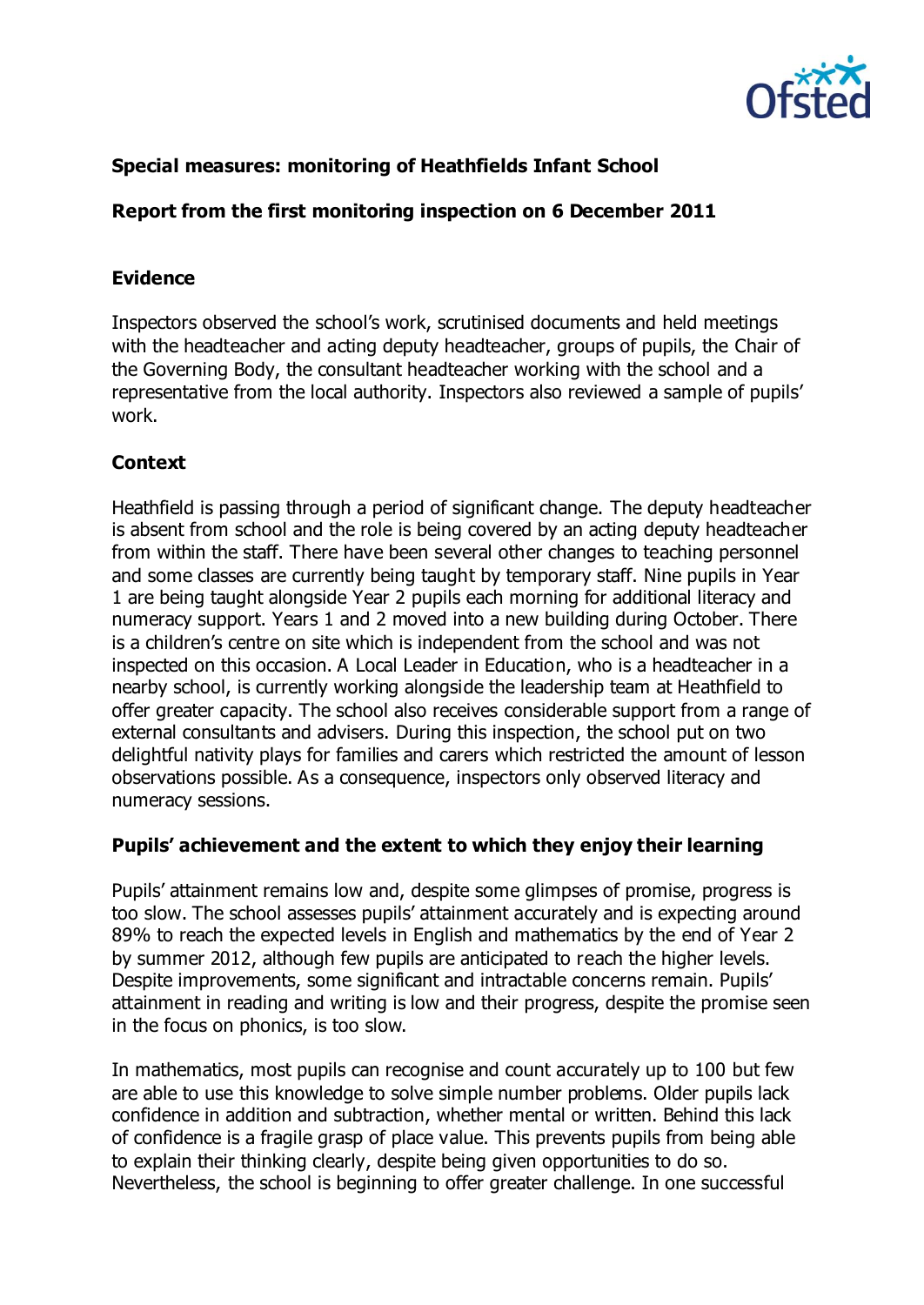

lesson, pupils in Year 2 started to explore more complex ideas such as combining fractions but, although recognising a half and a quarter of a regular shape, struggled when halving whole numbers.

In literacy, sentence construction is weak, although many older pupils can use capital letters and full stops accurately. The school works hard to develop legibility but standards of writing remain a cause for concern, especially for boys. Presentation of written work is scruffy at times and too little is produced. The recent increased emphasis on teaching phonics is starting to pay dividends but is too recent to have secured consistent improvement in all classes. In one example, a good session, led by a teaching assistant, helped pupils sound out, read and then spell unfamiliar words well. As a result of similar experiences, pupils are increasingly using a wider vocabulary, although oracy skills remain low. Pupils are keen to come to school and they enjoy the range of activities.

Progress since the last section 5 inspection on the area for improvement:

■ raise pupils' levels of attainment in reading and writing and accelerate the rate of their learning and progress – inadequate.

### **Other relevant pupil outcomes**

Attendance is improving and is at least average in all classes and above average in some. The leadership team recognises and appreciates the help and support of families in achieving this improvement. There remains around 20 pupils who show patterns of significant and persistent absence but the school now analyses trends of attendance in detail and acts accordingly in such cases.

### **The effectiveness of provision**

Teachers work hard to implement a wide range of changes rapidly. There is a willingness to change practice, accept advice and improve provision. Adults have attempted this change whilst maintaining a focus on pupils' well-being and care; teachers know their pupils well. However, there are some common and key weaknesses in teaching. Pupils spend too long on lengthy introductions, thus limiting the time available to practise writing or number work. Questions are sometimes confusing and complex, and teachers accept a pupils' initial response too readily instead of asking for greater exploration. This means they do not always accurately assess pupils' understanding and neither do they always resolve pupils' misconceptions.

Marking is up to date and provides targets for pupils but some work is not marked thoroughly enough to help improvement. As a consequence, presentation continues to be poor and mistakes and misconceptions remain. Feedback from teachers to pupils is inconsistent and, occasionally, over congratulatory. Too often, teachers praise effort rather than achievement. Although staff benefit from additional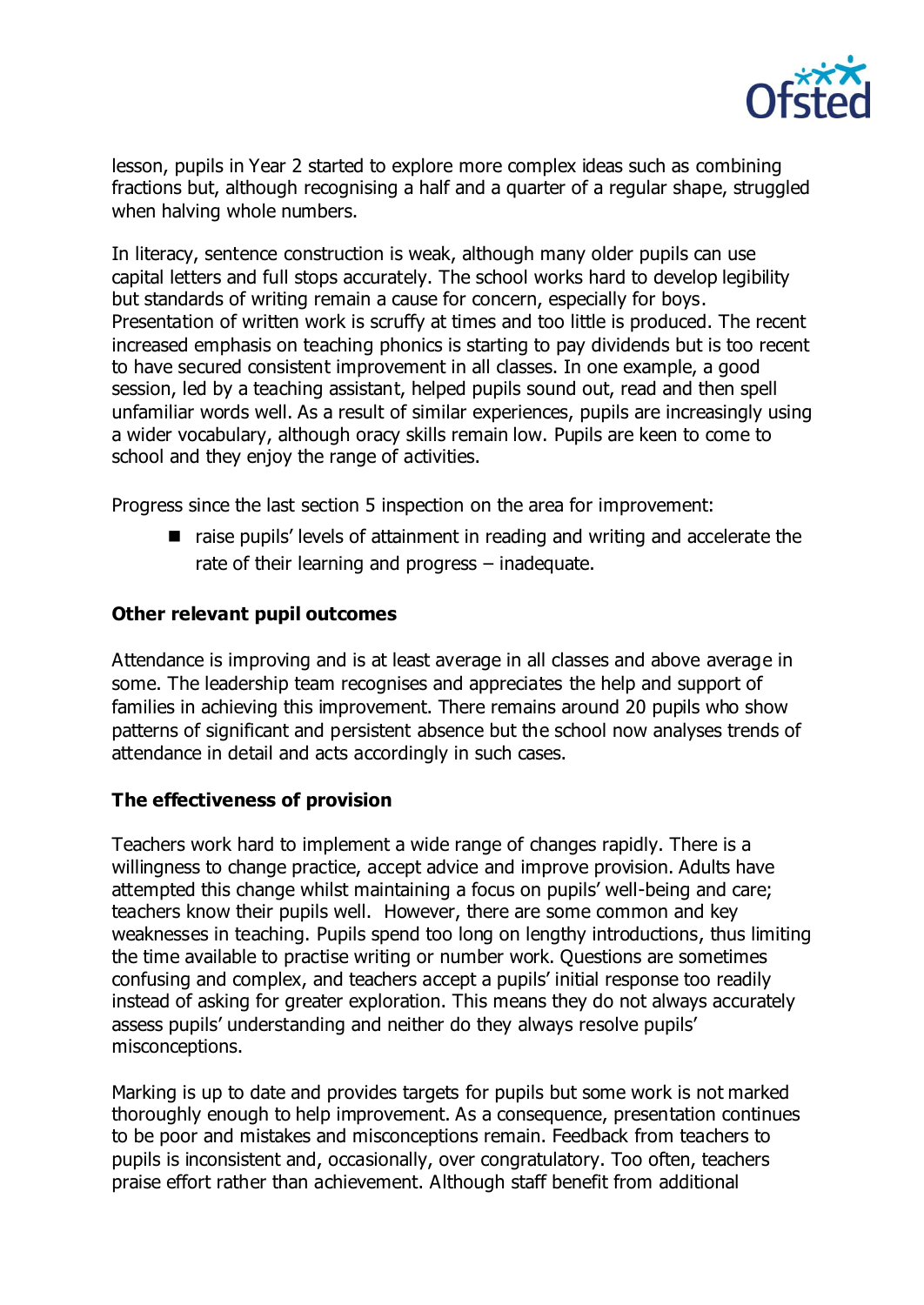

consultant input and share some good practice in teaching, this is not done routinely or frequently. The support offered by teaching assistants is variable, with some very supportive and sensitive work for pupils with additional needs but also some examples of passivity during the lengthy introductions to lessons.

Progress since the last section 5 inspection on the area for improvement:

 $\blacksquare$  improve the quality of teaching so that it is consistently good or better  $\blacksquare$ inadequate.

### **The effectiveness of leadership and management**

Leadership in school is in a state of considerable flux but all are working hard to build capacity. Some members of the leadership team are unclear about their role. The governing body has recruited additional expertise and has arranged training. The work of the acting deputy headteacher is adding considerable value to wider leadership. The headteacher has an accurate view of the school's relative strengths and weaknesses. However, leaders are constantly distracted from their attempts to raise attainment and progress by continued problems around staffing and parental engagement which require quicker resolution. This is impeding improvement.

There is monitoring but it is overly generic and carried out by both the headteacher and deputy headteacher together, which is an unnecessary burden for all. Subject leaders are not fully involved in monitoring and, as such, their roles remain underdeveloped. The school's strategic plans are appropriate in content but lack precise targets and are not revised in the light of the findings from the various monitoring activities. The additional capacity now available through the support of the consultant headteacher offers much promise but is relatively recent and too limited in time allocation to have achieved rapid progress.

Progress since the last section 5 inspection on the area for improvement:

 $\blacksquare$  improve the effectiveness of leadership and management in securing ambition and driving improvement – inadequate.

# **External support**

The local authority action plan is satisfactory and the level of support provided is generous and appropriate. However, this has yet to secure sustainable improvement and the wide range of advice offered risks overwhelming the school. The school and local authority are appropriately keen to redefine the nature and extent of additional support to reflect current priorities.

### **Priorities for further improvement**